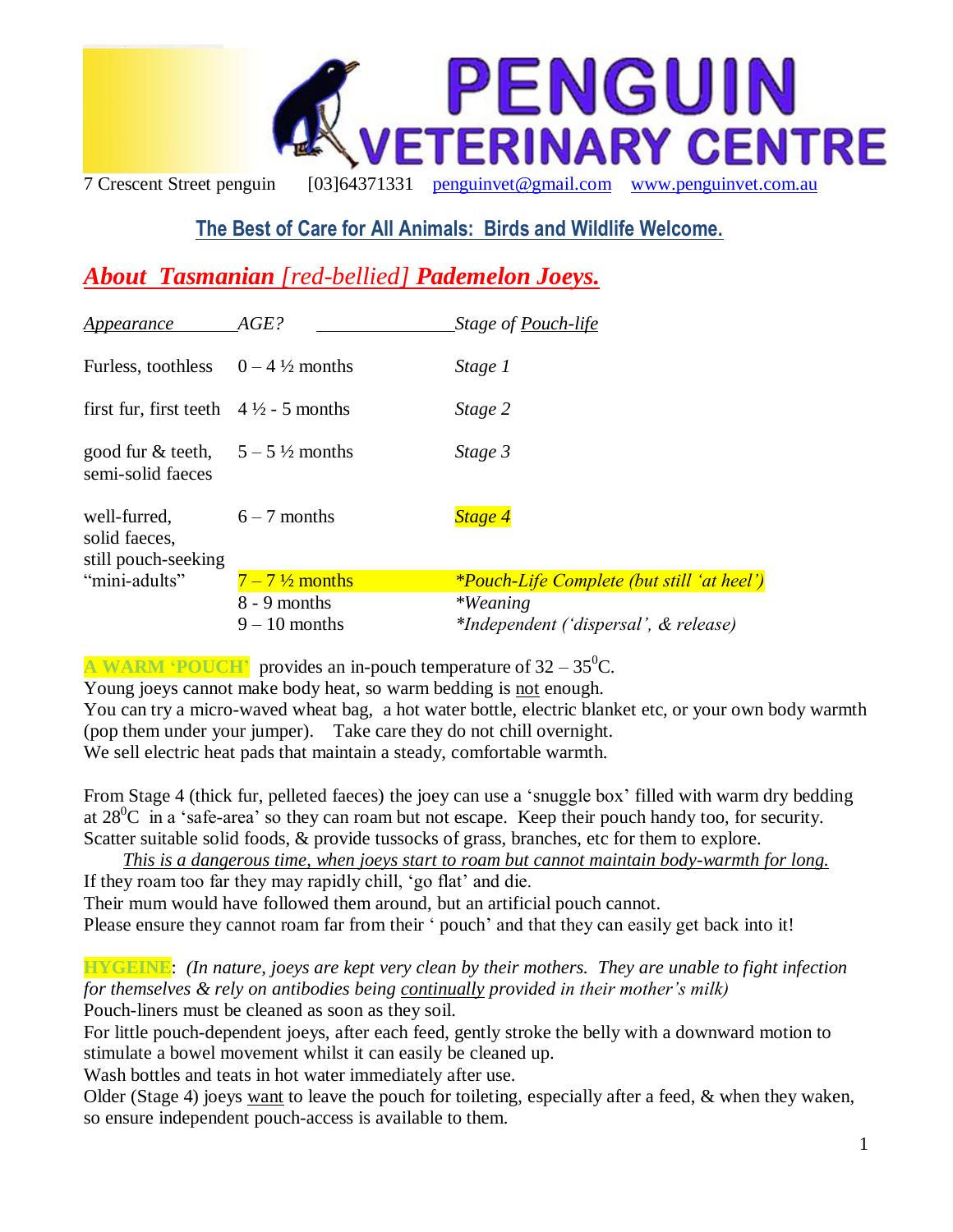# **DIET**.

.

**HOW TO FEED** Feed young joeys in their pouch, propped on their backs like a baby Use a correct long narrow Wombaroo *macropod teat* (available from vets); it will fit deeply in

the throat whilst not pressing onto the joey"s narrow gum-line

Teach joeys to lap as soon as practicable. Ensure they stay warm whilst feeding.

WHAT to FEED: NEVER feed marsupials cows-milk: it does not provide enough nutrition & the lactose sugars can blind them as well as causing diarrhoea & gastric upsets

"*Wombaroo*" Kangaroo milks are best; choose the one that suits your joey"s age.

"*Biolac*" is good, and also graded to the joey"s life-stag

"*Divetelac*" is only efficient for joeys that are also digesting solid food & have pelletted faeces.

If at any time you need to change your joey"s formula, do so gradually, allowing its system time to adjust. Either mix the new and old formulas together, or dilute the new one back to 1/2 strength, & then re-strengthen it over 2-3 feeds.

**FIRST FEED** Offer 5% glucose & electrolytes (e.g. "*Vytrate"*) in pre-boiled water cooled to 35C **SECOND FEED** (about an hour later): Mix up your chosen formula, diluted to  $\frac{1}{2}$  strength with Vytrate. **THIRD & SUBSEQUENT FEEDS** Full strength formula

But if the joey's droppings become fluid, re-dilute to  $\frac{1}{2}$  strength and then re-strengthen more slowly.

#### **HOW OFTEN TO FEED:**

| At first        | each $2 - 3$ hours                                                   |
|-----------------|----------------------------------------------------------------------|
| Once settled in | each 4 hours whilst milk-dependent                                   |
|                 | each 6-8 hours when nibbling at solids & faeces have become pelleted |
|                 | each 12 hours when eating solids well, & weaning approaches.         |
|                 |                                                                      |

| <b>HOW MUCH TO FEED:</b>   | 15 -25% of the joey's metric body-weight each 24 hours. |                                  |
|----------------------------|---------------------------------------------------------|----------------------------------|
| So:                        |                                                         |                                  |
|                            | A 200g Joey will need $30 - 50$ ml each 24 hours;       | A 1kg joey would need 150 -250ml |
| If being fed each 4 hours? | then about 5-10 ml per feed                             | at 25-40ml per feed              |
| When fed each 12 hours:    | then about 15-25ml/feed                                 | at $75 - 125$ ml/feed            |

*If a joey doesn't drink enough at each feed, feed it more often.* 

*Do not overfeed, do not force-feed. Take things slowly and carefully. Let the joey adjust, & keep it warm. If your joey remains reluctant to suckle, please return for advice & a check-up.*

## **SUITABLE SOLIDS:**

Make solid foods available as soon as the joeys get their first teeth. At first they will play with the food, then nibble it, then suddenly eat the lot. When a joey is eating solids properly, and is less dependent on marsupial-milk substitutes, its chances of survival increase.

## **Pademelons are browsers** (leaf-eaters, like goats).

They will eat grass, but prefer clover (leaf, flower, stalk and root), berry fruits (flower, fruit, leaf), parsley, apple, diced carrot etc. & will nibble garden herbs Also, clover, paddock hay, chopped fruit, green veggies, diced carrot.

**[Bennett's** wallaby & the Grey **kangaroo** are grazers, choosing grasses, as do sheep]